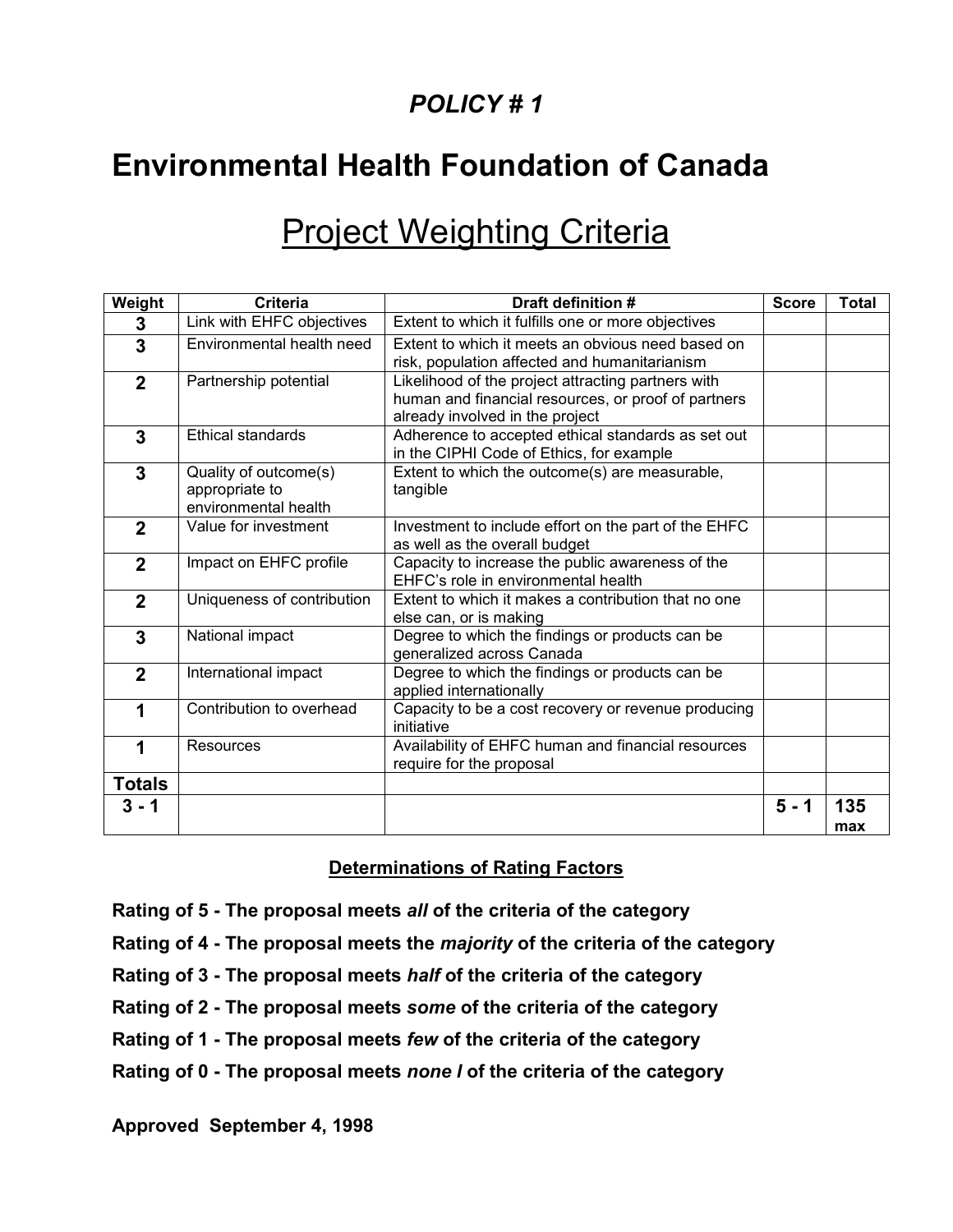## **Environmental Health Foundation of Canada**

# Financial Policies

In these Regulations the expression "Foundation" shall be construed as "The Environmental Health Foundation of Canada".

### 1.0 **FINANCIAL CONTROL**

- 1.1 The Treasurer of the Foundation must be appointed at each Annual General Meeting (AGM) and shall have overall responsibility for the proper administration of the Foundation's financial affairs. S/he shall issue, after consultation with the Board of Trustees (Board), such financial instructions as s/he deems necessary to discharge his/her responsibilities.
- 1.2 The Treasurer shall be responsible for the main accounting records and the year end accounts of the Foundation, for approving the accounting systems to be used and for ensuring that those systems are properly maintained.
- 1.3 The Treasurer shall arrange and control the banking operations of the Foundation. S/he shall be the main signatory of all cheques or payment orders drawn on the accounts of the Foundation, and originating all automatic debits or credits to the Foundation. The Board may authorize the Treasurer and two other Trustees to sign cheques and payment orders. All bank accounts shall stand in the name of "The Environmental Health Foundation of Canada".
- 1.4 The authority to make withdrawals must reside with the Chair and the Treasurer and one other person subject to the direction of the Trustees. Any two, so registered with the financial organization holding the Foundation's account(s), can make withdrawals unless the amount to be dispensed exceeds \$500.00 whereupon three signatures are required. Note, the third signature need not appear on the cheque but be in the form of a letter or email received by the Treasurer authorizing the issuance of the specific withdrawal. *Revised June 25/06*
- 1.5 The Treasurer shall direct and control all matters relating to the borrowing of monies by the Foundation and the repayment of those monies should such an action be instructed by the Board.
- 1.6 The Treasurer shall direct and control all matters relating to the investment of monies by the Foundation in accordance with the Board's direction, and shall submit an annual report to the Council stating the investment policy and practices being followed, and summarizing the investments made over the preceding year.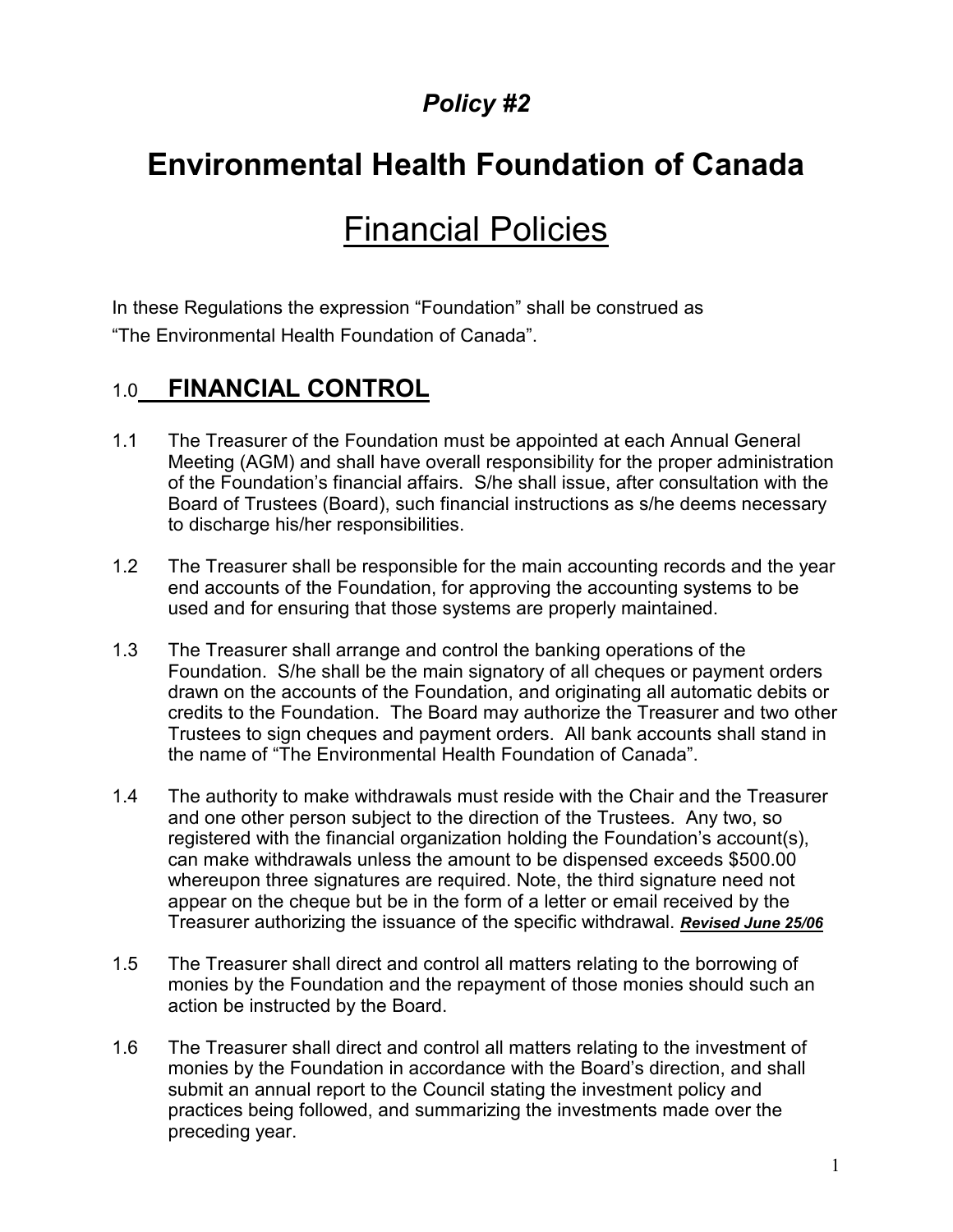- 1.7 The Treasurer shall report at each meeting, and annually, to the Board for the preceding fiscal period and respectively for the year. That report shall contain an assessment of the adequacy of the systems and procedures established to protect the assets and interests of the Foundation and what monies were received and dispersed together with the reasons for that disbursement.
- 1.8 The Finance Committee of the Board shall be responsible for ensuring that:
	- a) financial regulations and financial instructions, including all budgetary and year end procedures, are observed;
	- b) at least two Auditors are presented for consideration of the Board at each AGM. These persons must be independent and cannot be Trustees or Members of the Foundation. They have the right to examine the financial undertakings, account(s), and book(s) of the Foundation and report on that to the Board, with or without that direction, for the time between AGM's; and
	- c) any audit report issued in respect of activities receives a formal response within such reasonable timescale requested.
- 1.9 Members of the Board shall immediately report to the Treasurer any suspected irregularity, fraud or corruption that comes to their attention. Employees discovering grounds for suspecting irregularity, fraud or corruption shall inform the members of the Finance Committee immediately.
- 1.10 Monies in an account(s) in the Foundation's name may be placed only in a chartered bank, credit union or trust company. Operating funds can be held in an account to facilitate cheque issuance while reserve funds may be held in an investment with that same banking organization. Deposits to the Foundation's account(s) must be made within 60 days of receipt. To move money from the reserves into the operating account can be carried out by the Treasurer but must be reported at the next meeting of the Board.
- 1.11 Accounting records must be open to inspection by any Trustee or any CIPHI member upon written notice and the accounting records will then be made available for inspection at the next AGM.
- 1.12 All financial procedures shall be done in accordance with generally accepted accounting practices (GAAP).
- 1.13 Financial disbursements must only be carried out subject to documented and adopted motions at a bona fide meeting of the Trustees.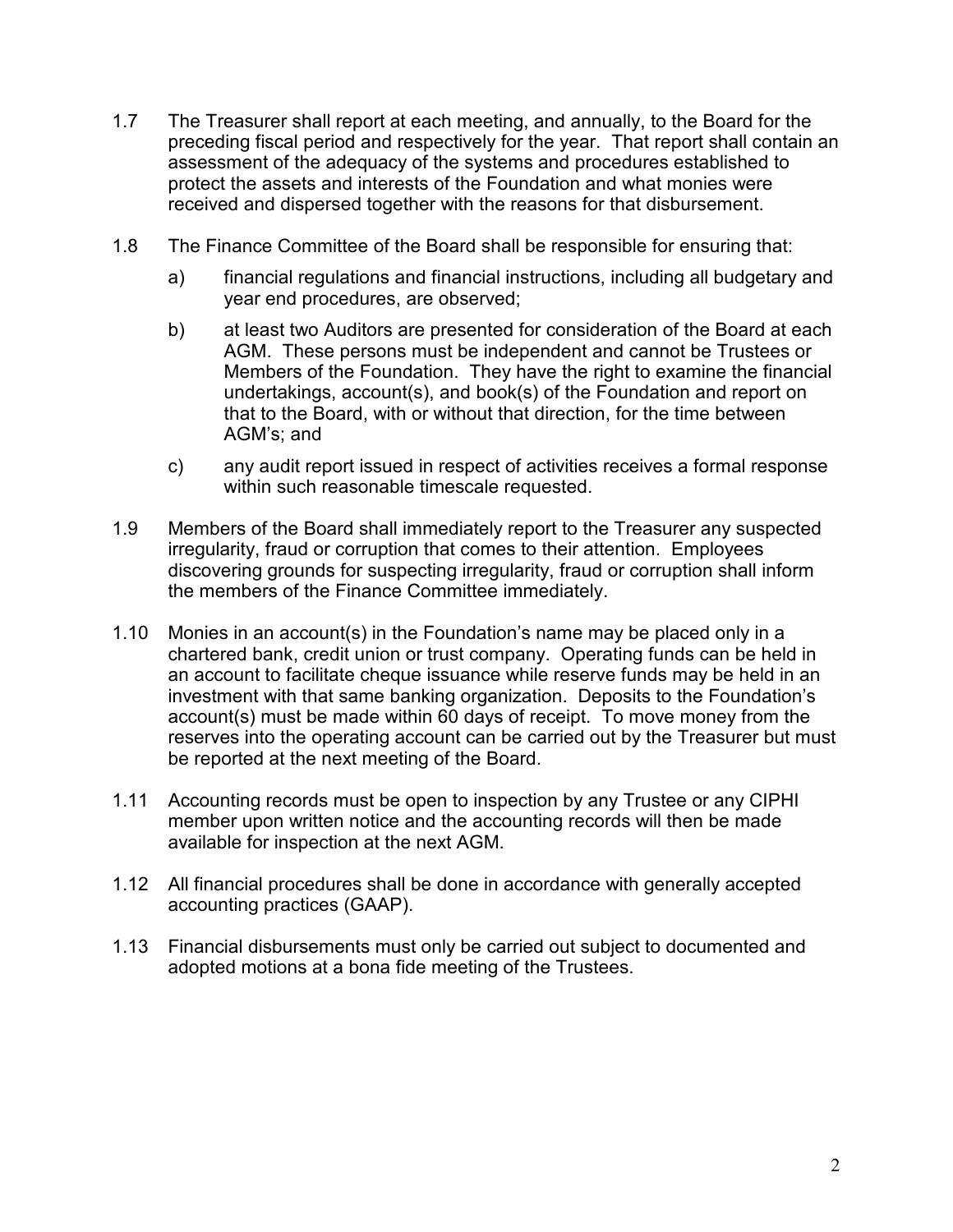### 2.0 **BUDGET ESTIMATES AND BUDGETARY CONTROL**

- 2.1 The Board and Members shall consider annually the anticipated overall financial resources of the Foundation for the following financial year and any implications for future years.
- 2.2 The Board, through the Finance Committee, shall determine each year the budget preparation guidelines to be followed.
- 2.3 The Board shall receive and consider summaries of periodic budget monitoring reports and determine the use to be made of any savings identified and may approve requests for expenditures and supplementary estimates.
- 2.4 The Treasurer shall be responsible for keeping strict overall supervision and management of income and expenditure and for ensuring that no non-essential expenditure is incurred on any activity unless specifically authorized by the Board.
- 2.5 The Treasurer shall issue financial instructions detailing the procedures to be followed in the annual review of charges, the preparation of budget estimates and the preparation of budget monitoring reports and the procedures to be followed by the Trustees in the discharge of their duties.
- 2.6 Expenses for the Trustees shall not exceed the expense policies as set by the CIPHI and amended from time-to-time. In addition, the Board of Trustees may establish additional policies and requirements regarding repayment of expenses. *Revised June 25/06*
- 2.6 a Commencing immediately, for 2004 and in future, no travel expenses shall be approved for Trustees to attend the Annual General Meeting unless a donation equal to the expense claim is received at the same time. *Revised June 25/06*
- 2.6 b Travel claims for other meetings where a Trustee will be representing the EHFC will need to be cleared in advance by any two of the following: Chair, Vice-Chair or Treasurer. *New Section Approved June 27, 2004*

### 3.0 **INCOME**

- 3.1 The Treasurer shall determine how money due to the Foundation shall be collected and banked and shall issue such financial instructions as s/he considers necessary to ensure safe and efficient arrangements are in place.
- 3.2 Investments of the Foundation's reserves are selected in the priority order of security, liquidity and rate of return. These investment(s) are reviewed annually at the AGM of the Foundation with any initial investment being approved by the Trustees on a recommendation from the Finance Committee.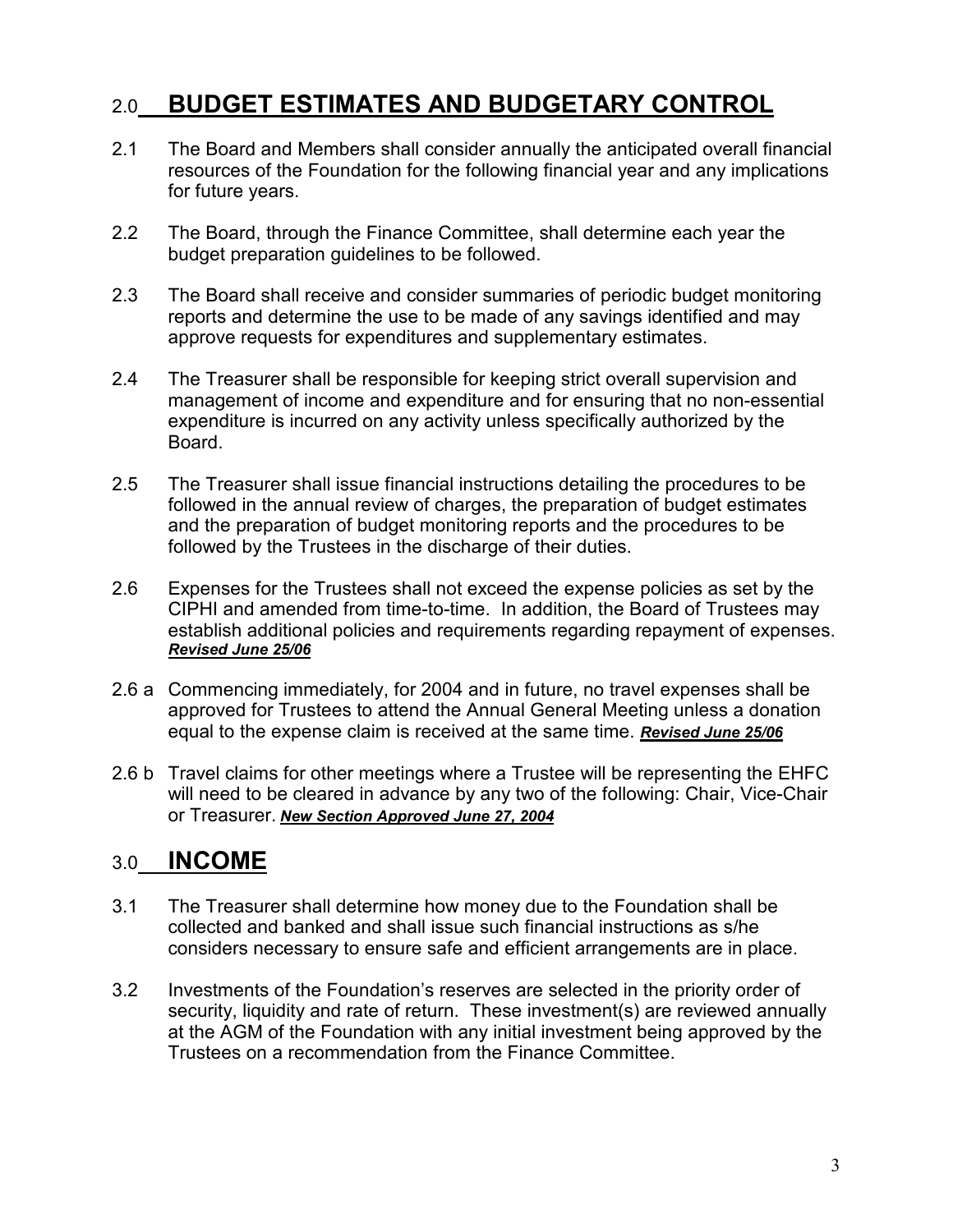### **4.0 MISCELLANEOUS FINANCIAL MATTERS**

4.1 Donations and other financial payments made directly to the EHFC or via CIPHI utilizing an a credit card accepted by CIPHI (VISA, MasterCard, American Express) shall be processed by CIPHI and the donation minus the cost of the credit card service charge shall be paid to the EHFC by cheque from CIPHI within 30 days of receipt of the credit card payment. *New Section Approved June 25/06*

*Policy #2 Approved as revised November 28, 1999 Revised June 27, 2004 Revised June 25, 2006*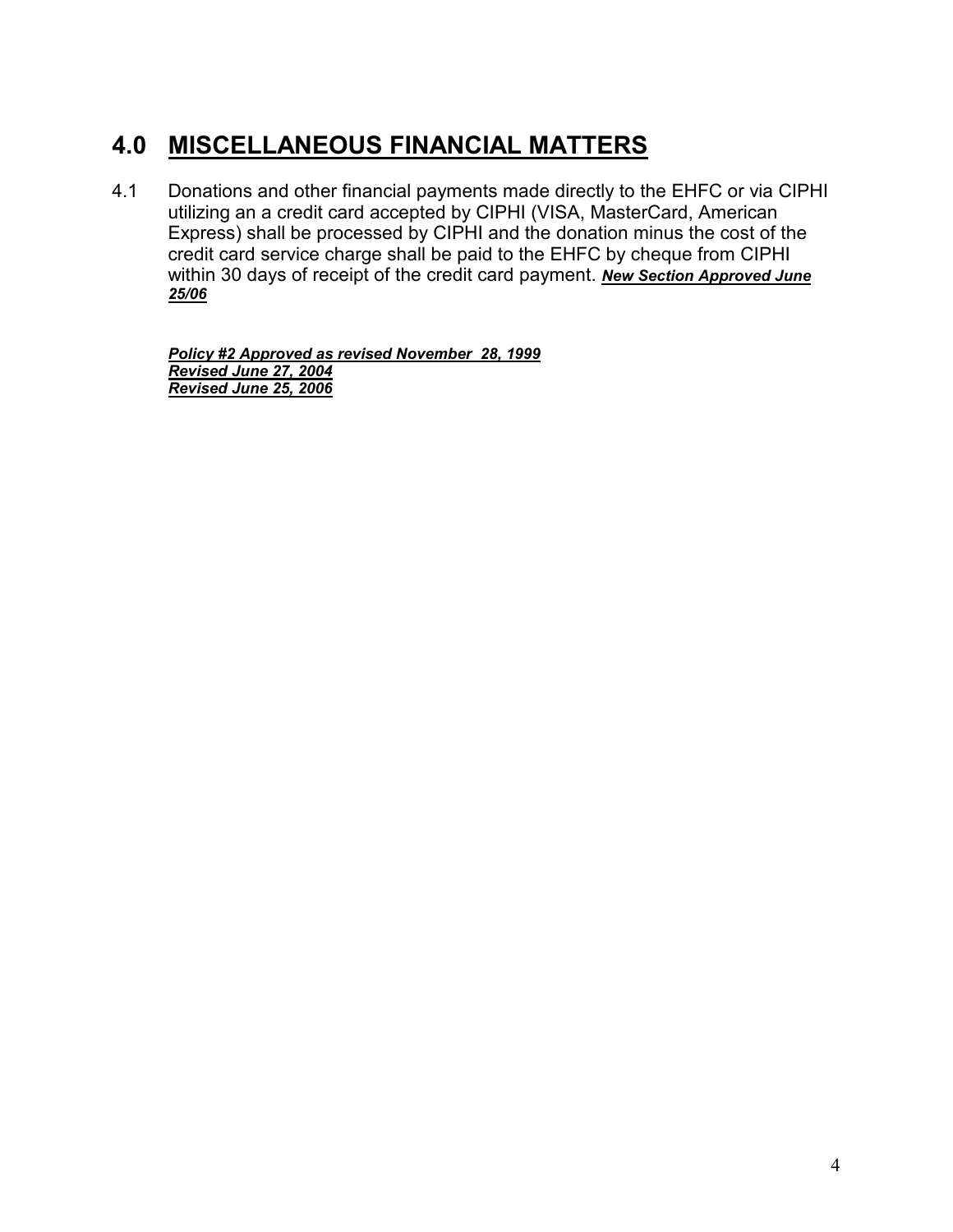# **Environmental Health Foundation of Canada**

# RECORDS MANAGEMENT POLICY

**Objective:** To maintain a filing system (paper and electronic files) in good order and to provide the basis for a proper Records Retention Program.

**Policy Statement:** The RM policy should aid, in a systematic way, the creation, use, maintenance and disposition of the records of the EHF.

**Legal Considerations:** The legal requirements of a proper Records Retention Program must serve two purposes:

- 1. the Program must be maintained in compliance with applicable federal, provincial and local statutes and with other rules and regulations established by government regulatory agencies; and
- 2. it must consider the statute of limitations for the period of time during which an individual or organization can bring action in a lawsuit.

For these and other legal considerations (Attachment), all documentation relating to the development and implementation of a Records Retention Program must be retained indefinitely to prove that the Program was developed and operated in a systematic manner. Documentation should also include signed retention schedules, and list of destroyed records. These documents must stay on as permanent records since they provide evidence that records were destroyed in the ordinary course of business. Additionally, if a record is to be destroyed, then it is important that *all* copies (including those kept in individual's files, homes, computers, day files, etc.) be destroyed insofar as is possible to monitor.

**Freedom of Information Act:** The potential impact of the *Freedom of Information Act* must be acknowledged. The potential impact of the *Act* upon records' purging means that caution should be exercised in disposing of records that pertain to individuals or that involve a decision that has had, or may have, an impact on individuals.

**Disposition of Records:** Disposition methods are inactive storage, archiving, discarding or destroying. To determine the best method of disposition, each document series must be appraised in order to determine its particular "value": Administrative, Fiscal, Legal, or Historical.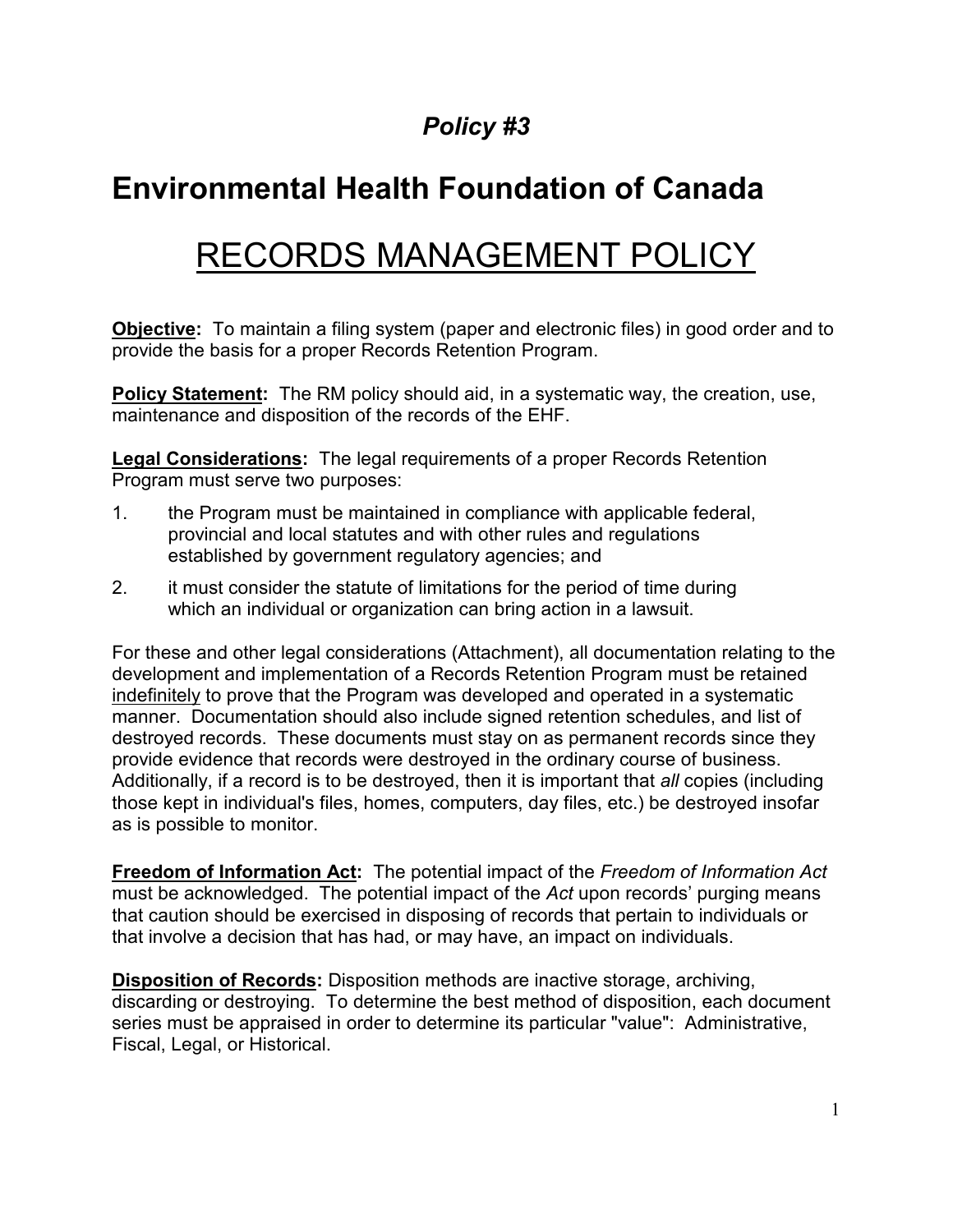**Authorization:** No documents (other than duplicates) should be destroyed without written agreement of the Treasurer. Use the Authorization for Destruction of Records form and retain the completed form permanently as part of our documentation. Note: sometimes Government approval is required in order to destroy financial records.

**Confidentiality:** All records of a sensitive nature and those that identify individuals in any way should be destroyed by shredding.

**Filing by Topic:** Filing needs to be done by **topic** since retrieving by topic is how people will be able to draw upon the history and past knowledge that has been built up within the organization, without having to rely on personal knowledge that becomes lost because of changing players throughout the years.

**Archives:** Serious consideration should be given to establishing a centralized method of storing documents.

**Records Series:** Records Series in use in the EHF includes (but is not limited to):

| <b>Series</b><br>Employment                                                         | <b>Value</b><br>LH | <b>Disposition</b><br>Keep indefinitely    |
|-------------------------------------------------------------------------------------|--------------------|--------------------------------------------|
| Committees                                                                          | LН                 | Keep Indefinitely                          |
| <b>Computer Files</b>                                                               | A                  | Keep for now                               |
| Financial                                                                           | <b>ALF</b>         | Keep 8 yrs from last<br>use/entry          |
| <b>General Files</b>                                                                | LH                 | <b>Review Timelines</b>                    |
| Legal files<br>- Government Reports<br>- Insurance                                  | LН                 | Keep Indefinitely<br>Keep Indefinitely     |
| Memoranda of Understandings                                                         | LH                 | Keep Indefinitely                          |
| <b>Minutes</b>                                                                      | <b>LHA</b>         | Keep Indefinitely                          |
| <b>Miscellaneous</b><br>- Audio and Video Tapes<br>- Magazines<br>- Office Supplies | H<br>A             | Keep Indefinitely<br>Keep 1 year           |
| <b>Personal Files</b>                                                               | L                  | Keep Indefinitely                          |
| Reports                                                                             | LH                 | Cull by usefulness<br>& other availability |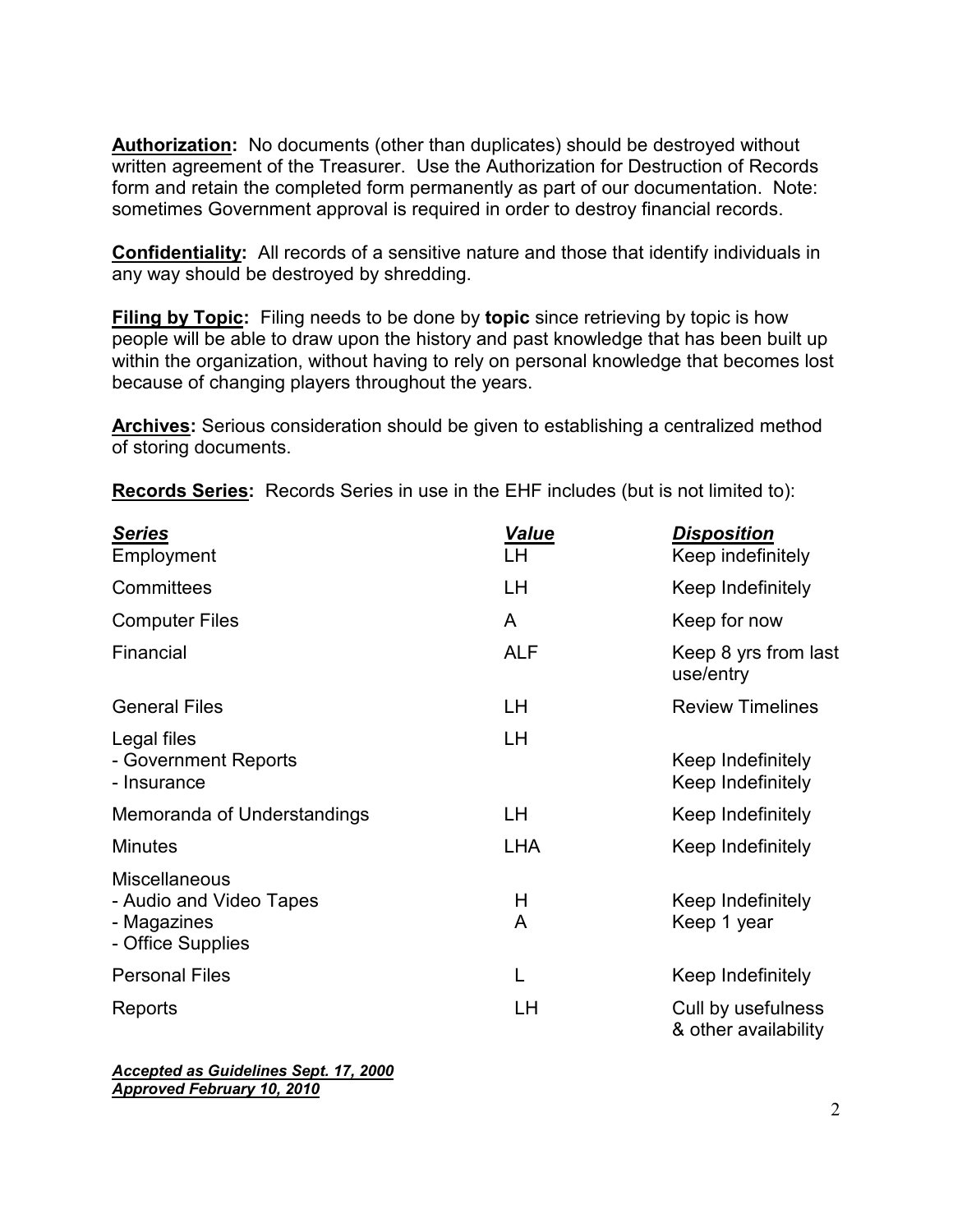### **ATTACHMENT**

The textbook, *Information and Image Management*, indicates that the following factors must be included in a Records Retention Program to make it legally sufficient.

- 1. The Records Retention Program must be developed in a systematic manner;
- 2. All records must be covered in the records retention program;
- 3. Records maintained on media other than paper must be included in the Records Retention Program;
- 4. Records Retention Schedules must have written approval by key personnel of the organization;
- 5. Records must be systematically destroyed according to the Records Retention Program;
- 6. The Records Retention Program must be managed;
- 7. Procedures must be in place to suspend destruction of records involved with litigation and government investigations;
- 8. Documentation relating to the destruction of records must be maintained indefinitely.

While a Records Retention Schedule can be of great assistance in managing paper and other media files, it is an absolutely crucial document for any office in terms of legal protection.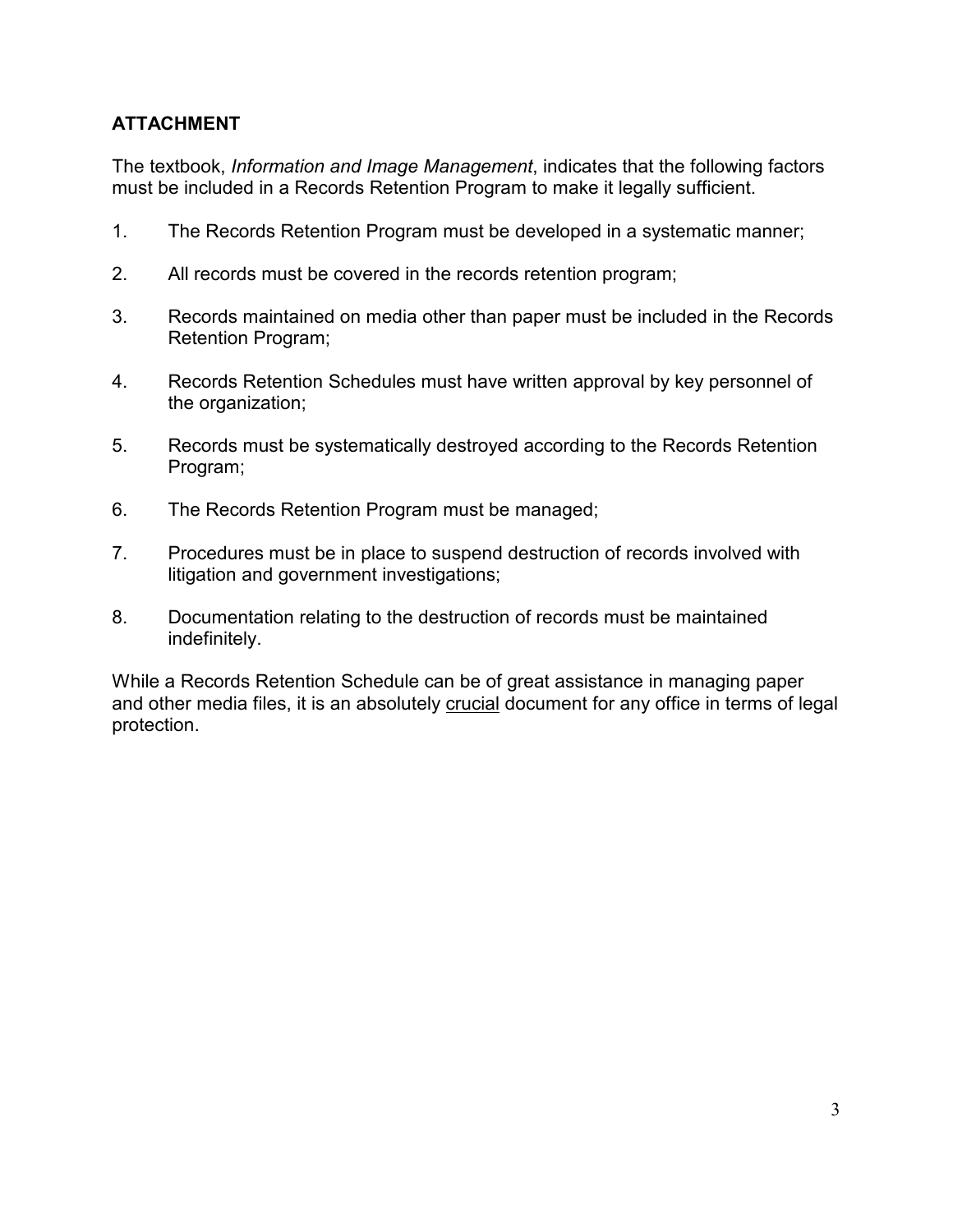### ENVIRONMENTAL HEALTH FOUNDATION

### AUTHORIZATION FOR DESTRUCTION OF RECORDS

#### **This document is to be retained as a permanent part of the file records index.**

| Today's Date: | Date of Actual Destruction: | <b>Destruction Method</b> |           |         |
|---------------|-----------------------------|---------------------------|-----------|---------|
|               |                             | . Shred $\Gamma$          | Recycle L | Other l |

#### **PAPER FILES: Please note any files that should be** *retained* **instead of destroyed** *.*

|                            |      | Dates of Records |      | <b>Authorized for Destruction</b> |  |
|----------------------------|------|------------------|------|-----------------------------------|--|
| File #<br><b>File Name</b> | From | To               | Date | Signature                         |  |
|                            |      |                  |      |                                   |  |
|                            |      |                  |      |                                   |  |
|                            |      |                  |      |                                   |  |
|                            |      |                  |      |                                   |  |
|                            |      |                  |      |                                   |  |
|                            |      |                  |      |                                   |  |
|                            |      |                  |      |                                   |  |
|                            |      |                  |      |                                   |  |
|                            |      |                  |      |                                   |  |
|                            |      |                  |      |                                   |  |
|                            |      |                  |      |                                   |  |
|                            |      |                  |      |                                   |  |
|                            |      |                  |      |                                   |  |
|                            |      |                  |      |                                   |  |

**COMPUTER-BASED FILES**: *To the best of my knowledge, any and all computer-based copies of the above records have been permanently deleted from my work area.*

| President        | Date: | Signature: |
|------------------|-------|------------|
| <b>Treasurer</b> | Date: | Signature: |
|                  |       |            |

c:\AA\Forms\destroyrecord.wpd Rev 07/00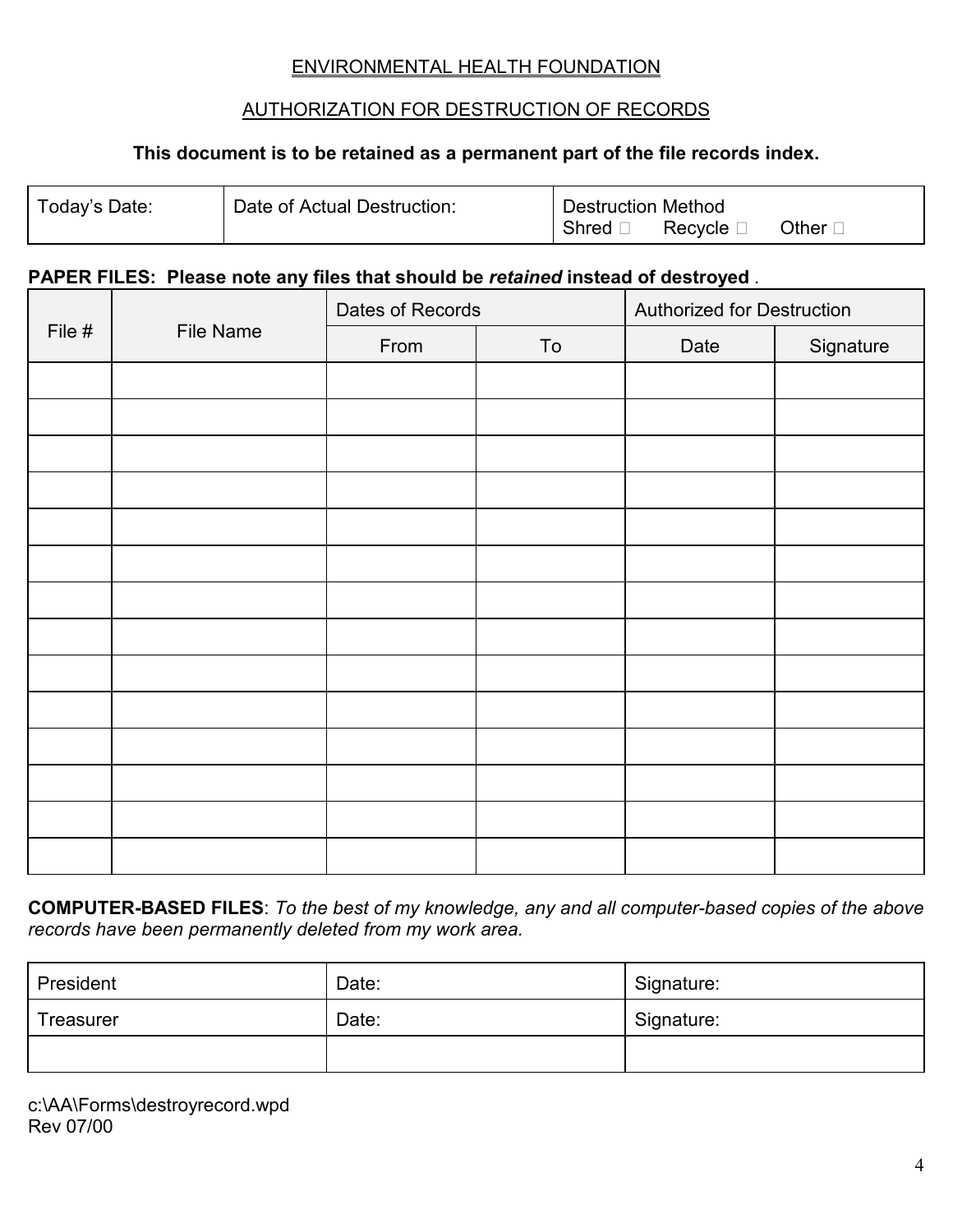## **Environmental Health Foundation of Canada**

## DONOR RECOGNITION PROGRAM

At the Annual General Meeting of the Foundation on July 28, 2002, the Board of Trustees approved a Donor Recognition Program pursuant to Section 9 of the **Regulations** of the **Environmental Health Foundation of Canada**. The following criteria and specifications were approved.

- 1. The donor recognition program shall be established effective August  $1<sup>st</sup>$ , 2002.
- 2. Donors are recognized for the purposes of the program as being either a **Current** or a **Historic** donor. **Current Donors** are those who make contributions to the Foundation after August 1st, 2002. **Historic Donors** are those who made contributions to the Foundation prior to and including July 31<sup>st</sup>, 2002.
- 3. Donors are categorized in accordance with the criteria set out in Section 4.

| <b>DONATION</b>    | <b>RECOGNITION</b> | <b>DONATION LEVEL</b> | <b>RECOGNITION</b>         |
|--------------------|--------------------|-----------------------|----------------------------|
| <b>LEVEL</b>       | <b>CATEGORY</b>    |                       | <b>CATEGORY</b>            |
|                    | Individual         |                       | Company                    |
| \$5,000 and more   | Patron             | \$10,000 and more     | <b>Corporate Patron</b>    |
| \$2,500 to \$4,999 | Benefactor         | \$4,999 to \$9,999    | Corporate                  |
|                    |                    |                       | Benefactor                 |
| \$1,000 to \$2,499 | Advocate           | \$1,999 to \$4,999    | <b>Corporate Advocate</b>  |
| \$100 to \$999     | Supporter          | \$250 to \$1,999      | <b>Corporate Supporter</b> |
| \$25 to \$99       | Donor              | \$50 to \$249         | <b>Corporate Donor</b>     |

4. The following donor categories are established:

- 5. Requests for anonymity shall be respected.
- 6. Subject to Section 5, **Patron** and **Corporate Patron**, **Benefactor** and **Corporate Benefactor** and **Advocate** and **Corporate Advocate** donor categories shall receive a Plaque of Recognition; **Supporter** and **Corporate Supporter** category donors shall receive a Certificate of Recognition and **Donor** and **Corporate Donor** category donors shall receive a Letter of Appreciation.
- 7. Subject to Section 5, the names of donors and their recognition category shall be acknowledged on the EFFC web site – anonymous donors shall be listed as anonymous donors. For **Historic Donors**, they shall be recognized from August 1<sup>st</sup>, 2002 until December 31<sup>st</sup>, 2003. For **Current Donors**, they shall be recognized from the date of their donation to December 31<sup>st</sup>, of the year following their donation. For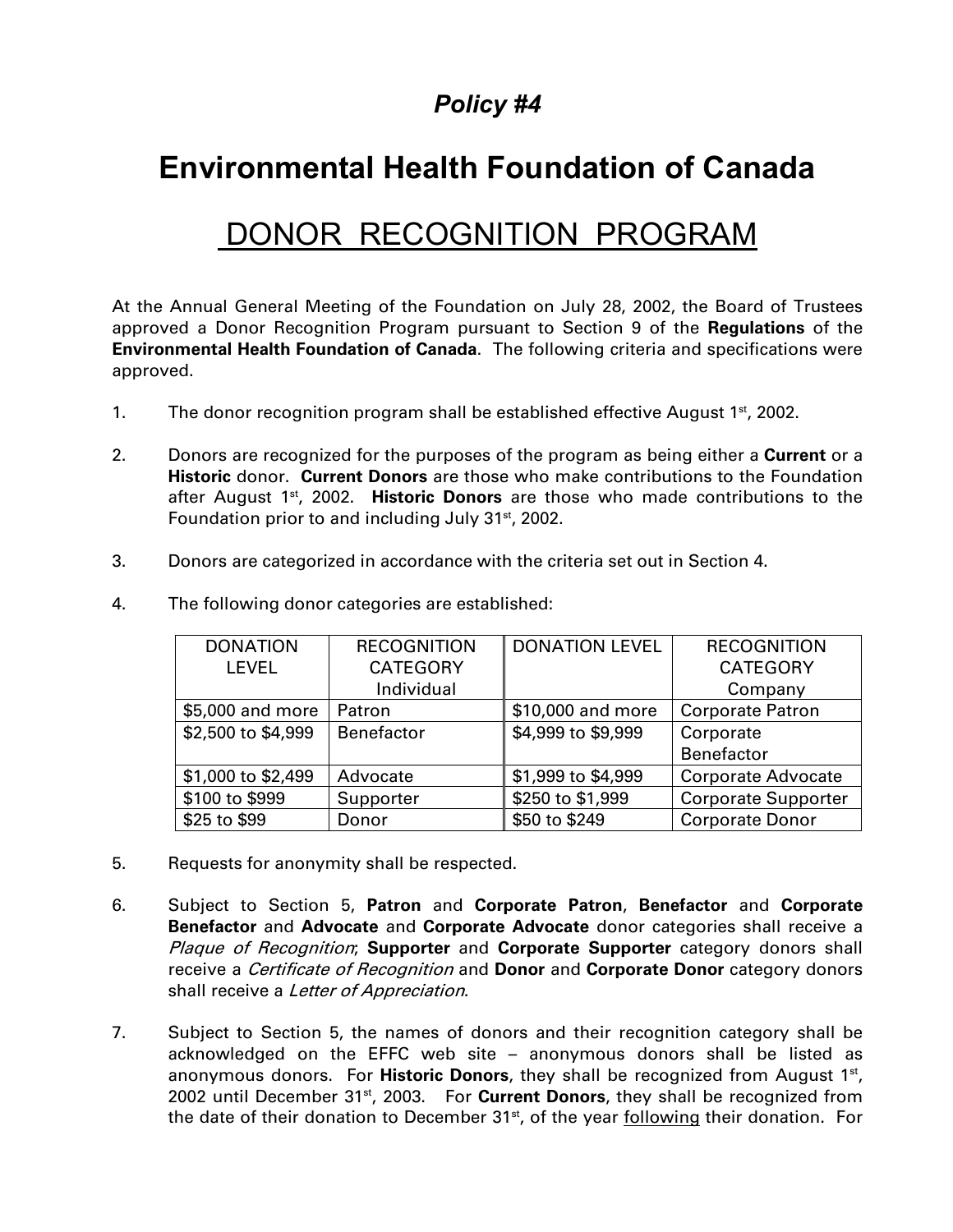**Current Donors**, the fact of their donation shall be recorded in the Annual Report of the EHFC for the year in which the donation was made. The Annual Report of the Foundation for 2002 shall include in addition to any **Current Donors** in 2002, a list of **Historic Donors**. In the case of the Annual Report and a donor requesting anonymity, the donor shall be listed only as an anonymous donor.

**- 2 -**

8. Subject to Section 5, special recognition on the EHFC web site shall be provided for **Patrons** and **Corporate Patrons**, and **Benefactors** and **Corporate Benefactors** as outlined below.

For **Benefactors** this may include a photo of the individual. In the case of **Corporate Benefactor,** it would include a photo of a company representative receiving the **Plaque of Recognition of** the company crest or logo, at their choice.

For **Patrons** and **Corporate Patrons** this could also a brief statement regarding the individual or corporation and in the case of **Corporate Patrons** it could include the crest or logo as well as the photo and statement.

- 9. Not withstanding the provisions of Section 7, the Board of Trustees may, at their discretion, authorize up to one (1) further year of recognition for **Patrons, Corporate Patrons**, **Benefactors** and **Corporate Benefactors** as outlined in Section 8.
- 10. Corporate donors may publicise their support of the EHFC in their own manner, i.e. press releases and/or internal newsletters, for the period in which the Foundation permits, i.e., until December  $31<sup>st</sup>$  of the year following their donation. A copy of any such publicity shall be forwarded to the EHFC.
- 11. An official tax receipt for the amount donated and specifying the date donated shall be issued by the EFHC pursuant to the Income Tax Act.
- 12. At the conclusion of the term of the donation recognition period, a letter of thanks shall be issued by the EHFC to each individual or corporate donor. Solicitation material for further contributions may be included.
- 13. A special designation of **Champion** or **Corporate Champion** is established to recognize individuals or corporations which support the EHFC in a way other than a single donation. Approval shall be granted on a case by case basis to be decided by the Board of Trustees, based on the merits of the support provided. The award would be applicable for 1 year from date of issuance. A **Certificate of Recognition** similar to those noted above would be issued to the individual or company.
- 14. Where a person or a corporation has donated annually for a period of 5 years, 10 years or 15 years, etc. the donor shall receive a 5 year, 10 year, or 15 year etc. donation Plaque and a Letter of Appreciation. Such donors shall be provided special recognition on the Web Page and in the Annual Report.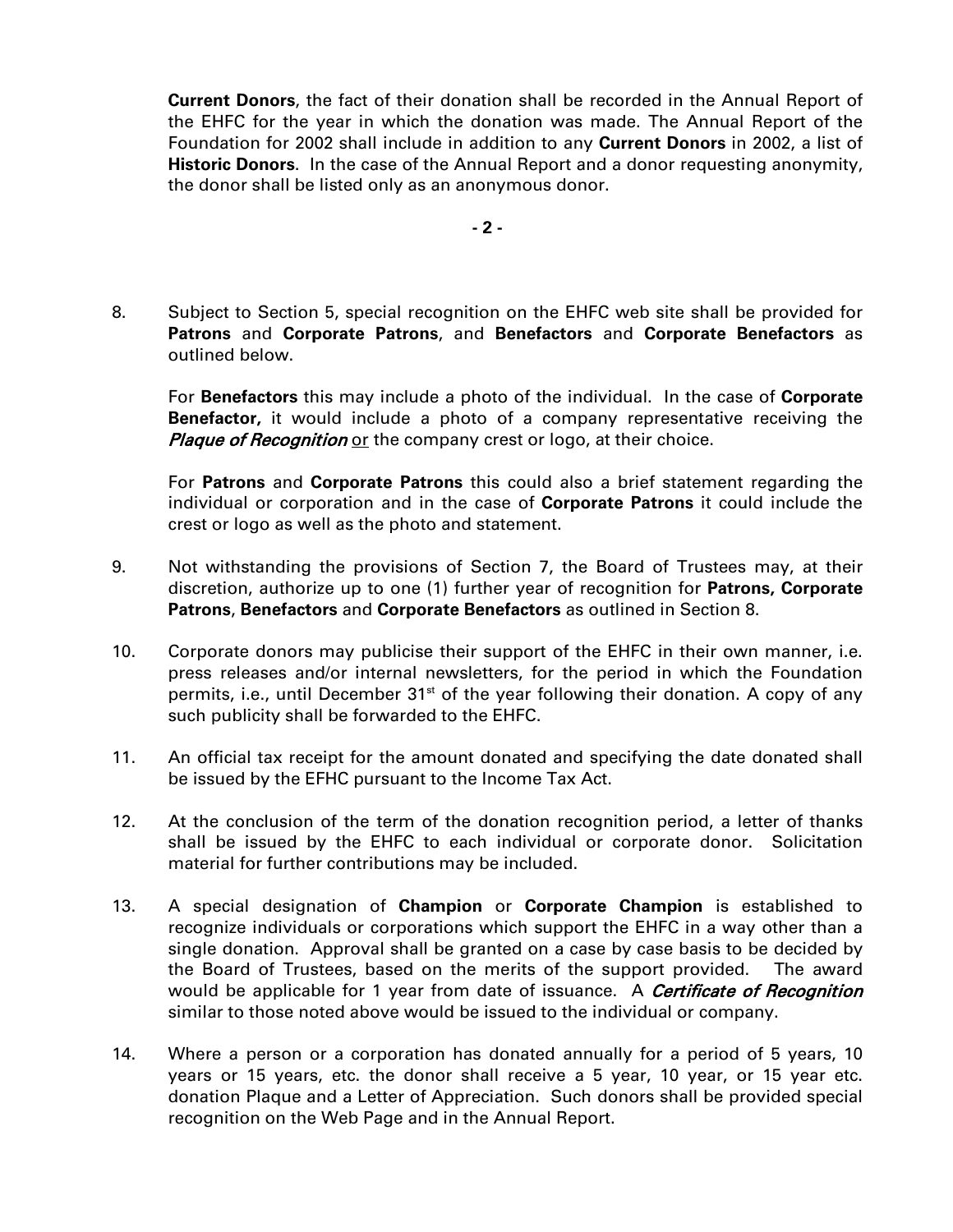Approved as revised August 20, 2002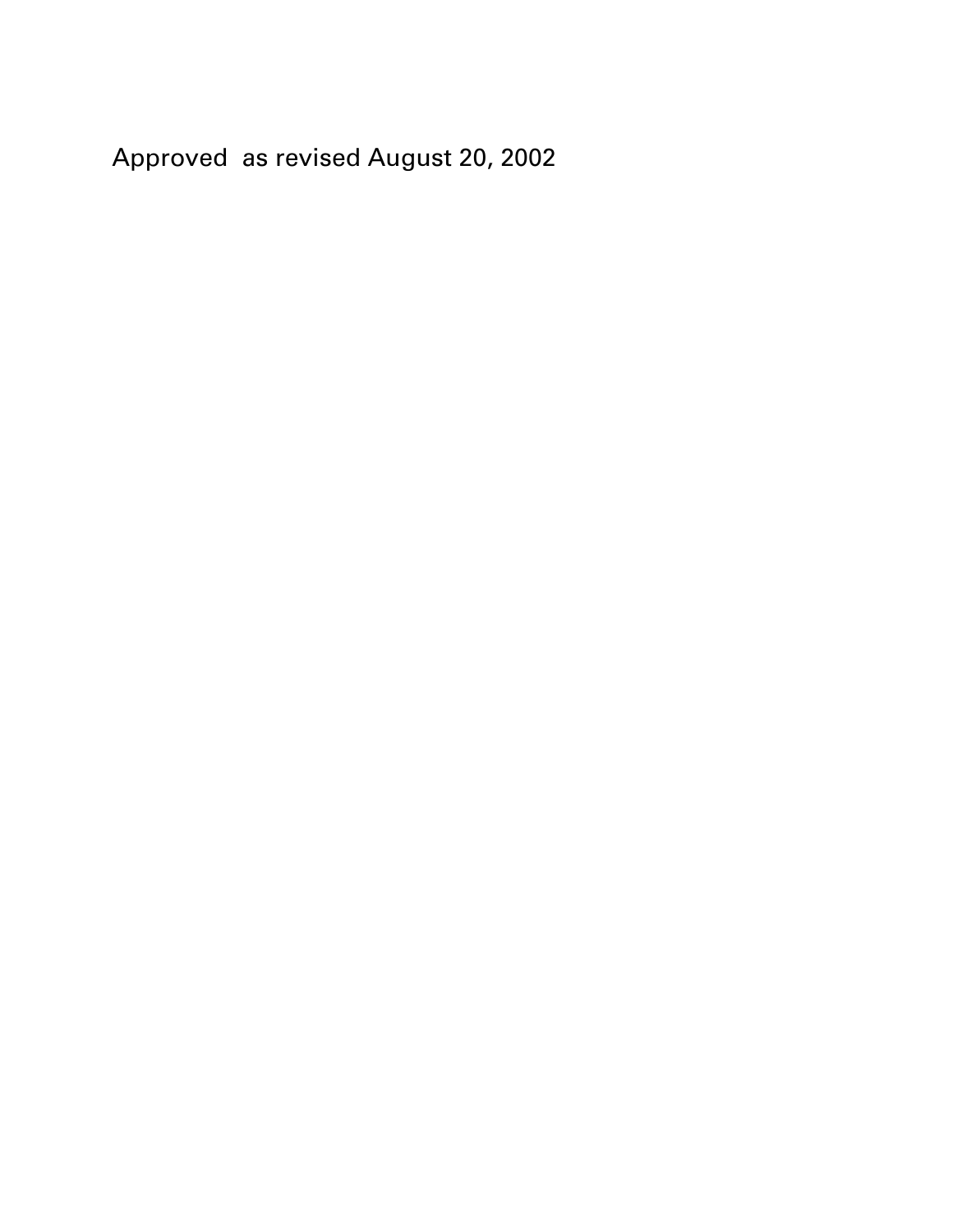# **Environmental Health Foundation of Canada**

# Awards Criteria

## **1. CIPHI - EHFC Continuing Education Award**

The Canadian Institute of Health Inspectors and the Environmental Health Foundation announce the availability of a continuing education award for \$500.00 to be given to a member of the Canadian Institute of Public Health Inspectors.

**Who is Eligible?** Those working in the field of public health who have been 'a member in good standing' for a minimum of five (5) consecutive years in the Canadian Institute of Public Health Inspectors prior to application. The recipient can only receive the award once. The applicant is not restricted to applying for an entire program but can be applying for an individual course. The applicant must have taken or plan to start the program or take the course during the current year of applying for the award.

**How to Apply?** The applicant should complete the following form (also available at [www.ciphi.ca\)](http://www.ciphi.ca/) by October 15<sup>th</sup> and attach a statement on "how further education will benefit me in the field of public health?" The statement is to be a maximum of 500 words.The form and application are to be sent to: Professor Marilyn Lee, School of Occupational and Public Health, Ryerson University, 350 Victoria St., Toronto, ON M5B 2K3. The award will be announced in January following the October deadline.

**How Recipient Will Confirm He/She Is Enrolled**? The recipient will provide proof of tuition payment within 30 days of the beginning of the semester of the Award. The candidate shall provide proof of successful completion prior to the release of the Award.

No member of the CIPHI-NEC or the EHFC Board of Trustees is eligible for this award

#### **Application**

| Name:      | Place of employment: |       |  |
|------------|----------------------|-------|--|
| Address 1: |                      |       |  |
| Address 2: |                      |       |  |
| City:      | Prov:                | Code: |  |
| Telephone: | Fax:                 |       |  |
| Email:     |                      |       |  |

When did you first become a member of the Canadian Institute of Public Health Inspectors?

\_\_\_\_\_\_\_\_ \_\_\_\_\_\_\_\_\_ (month) (year)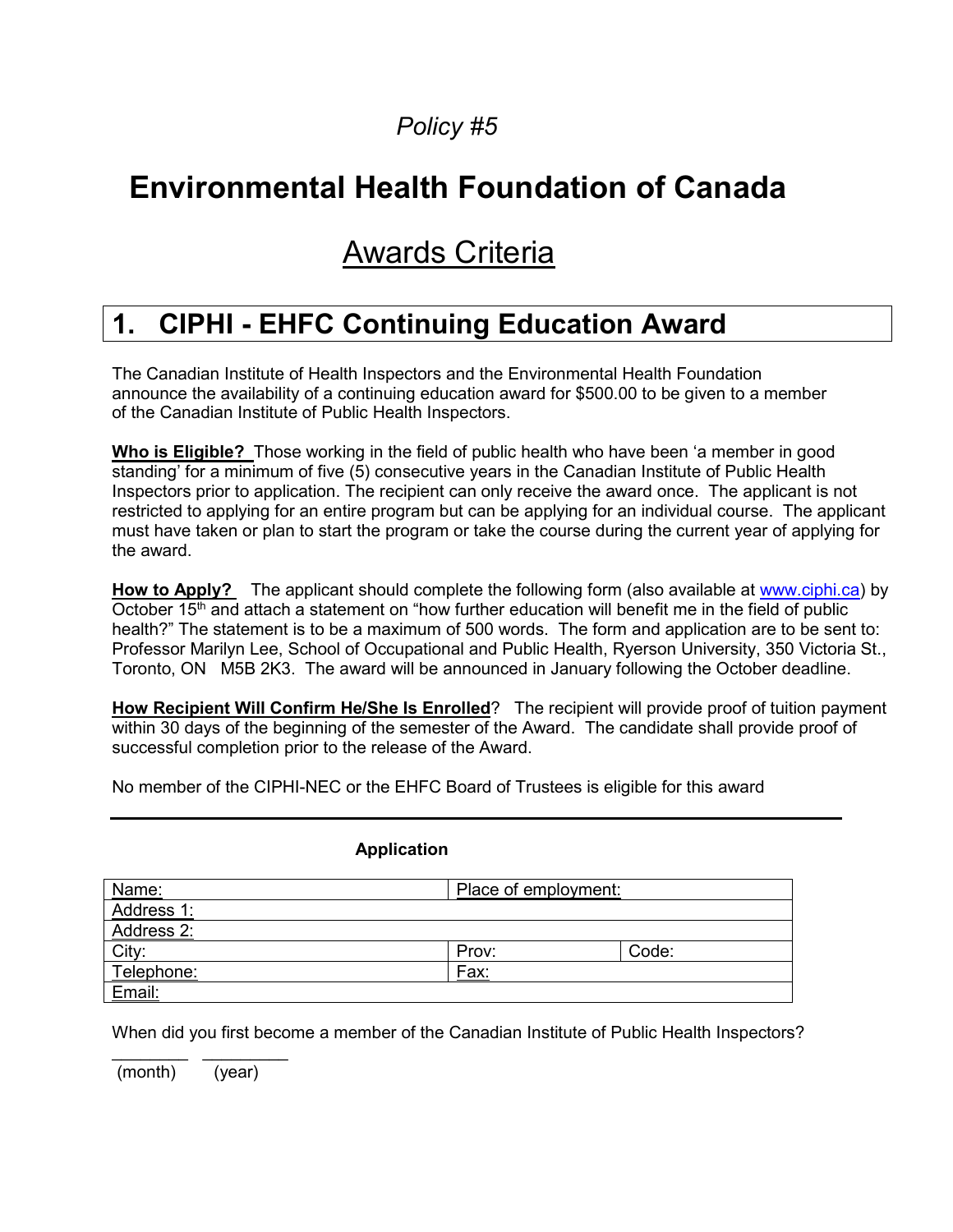Institute and department you are attending or are planning to attend:

| Course or program you are or will attend            |              |  |
|-----------------------------------------------------|--------------|--|
| Dates of attendance:<br>(start)                     | (completion) |  |
| ? ڤ or Full time فْ Will you be attending Part-time |              |  |
| (signature)                                         | (date)       |  |

\_\_\_\_\_\_\_\_\_\_\_\_\_\_\_\_\_\_\_\_\_\_\_\_\_\_\_\_\_\_\_\_\_\_\_\_\_\_\_\_\_\_\_\_\_\_\_\_\_\_\_\_\_\_\_\_\_\_\_\_\_\_\_\_\_\_\_\_\_\_\_\_\_\_\_\_

### **Evaluation Criteria to select CIPHI/EHFC Education Award recipient**

1. Applicant currently working in public health?  $\Box$  Yes  $\Box$  No Not eligible

- 2. Applicant has been a member of the Canadian Institute of Public Health inspectors for at least one year?  $\Box$  Yes  $\Box$  No Not eligible
- 3. The following is based on the statement from the applicant:

Scoring points  $1 = poor to 5 = excellent$ 

 $\overline{\phantom{a}}$ 

- a. Further education will increase applicant's knowledge of public health activities?
- b. Further education will prepare applicant to take on more responsibility in his/her employment in an area of public health?
- c. Student's plan to complete further education are well-thought out?
- 4. Applicant will pursue:
	- part-time (less than a full load of courses) study?  $\Box$  Yes = 0 points
	- full-time (a full load of courses) study?  $\Box$  Yes = 5 points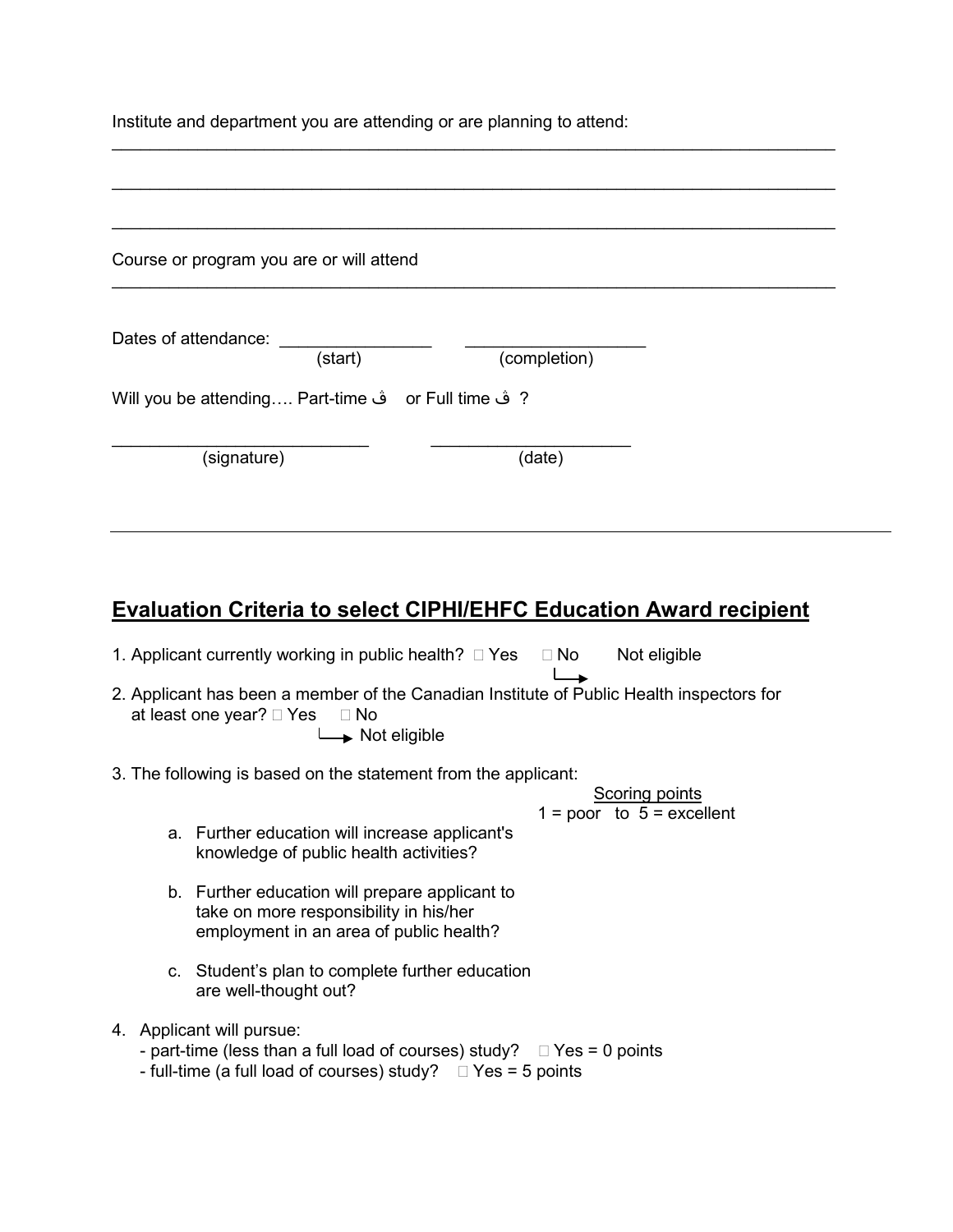## **2. Lilli Ann Zahara Award**

The Canadian Institute of Public Health Inspectors and the Environmental Health Foundation of Canada announce the availability of an annual award for \$500.00 to be given to a member of the Canadian Institute of Public Health Inspectors.

**Who is eligible to receive the Lilli Ann Zahara Award**? Those working in the field of public health who have been "a member in good standing" for a minimum of five (5) consecutive years in the Canadian Institute of Public Health Inspectors. The criteria of the award are dedication, commitment, inspiration and leadership in the field of environmental health, particularly with a commitment to food safety and/or health education. This award can only be won once. No current member of the CIPHI-NEC or EHFC Board of Trustees is eligible for this award.

**How to nominate an individual**. To nominate an individual, describe in a letter of no more than 500 words, how your nominee fulfils the above mentioned criteria. Forward your letter to Professor Marilyn Lee, School of Occupational and Public Health, Ryerson University, 350 Victoria St., Toronto, ON M5B2K3 by October 15<sup>th</sup>. The award will be presented at the next Annual General Meeting of the Canadian Institute of Public Health Inspectors.

### **3. Len Hiebert Environmental Health Review Award**

The Canadian Institute of Public Health Inspectors and the Environmental Health Foundation of Canada announce the availability of an annual award of \$250.00 to be presented to a student or team of students conducting a research project in each of the five accredited public health inspection programs in Canada.

#### **The award is given to encourage student participation in research leading to possible publication and sharing of the research results in the** *Environmental Health Review***.**

**Eligibility**. The award is \$250.00, given on Oct. 15<sup>th</sup> to each of the 5 schools offering public health inspection programs. Each school will then select a student or team of students that has been involved in a research project during the academic year, to receive the award. A liaison person at each of the accredited schools will be responsible for returning the Certification of the School.

#### **Len Hiebert Award**

Today's date:

Name(s) of student recipient(s) of award:

Institution:

Title of research project: Expected completion date of project: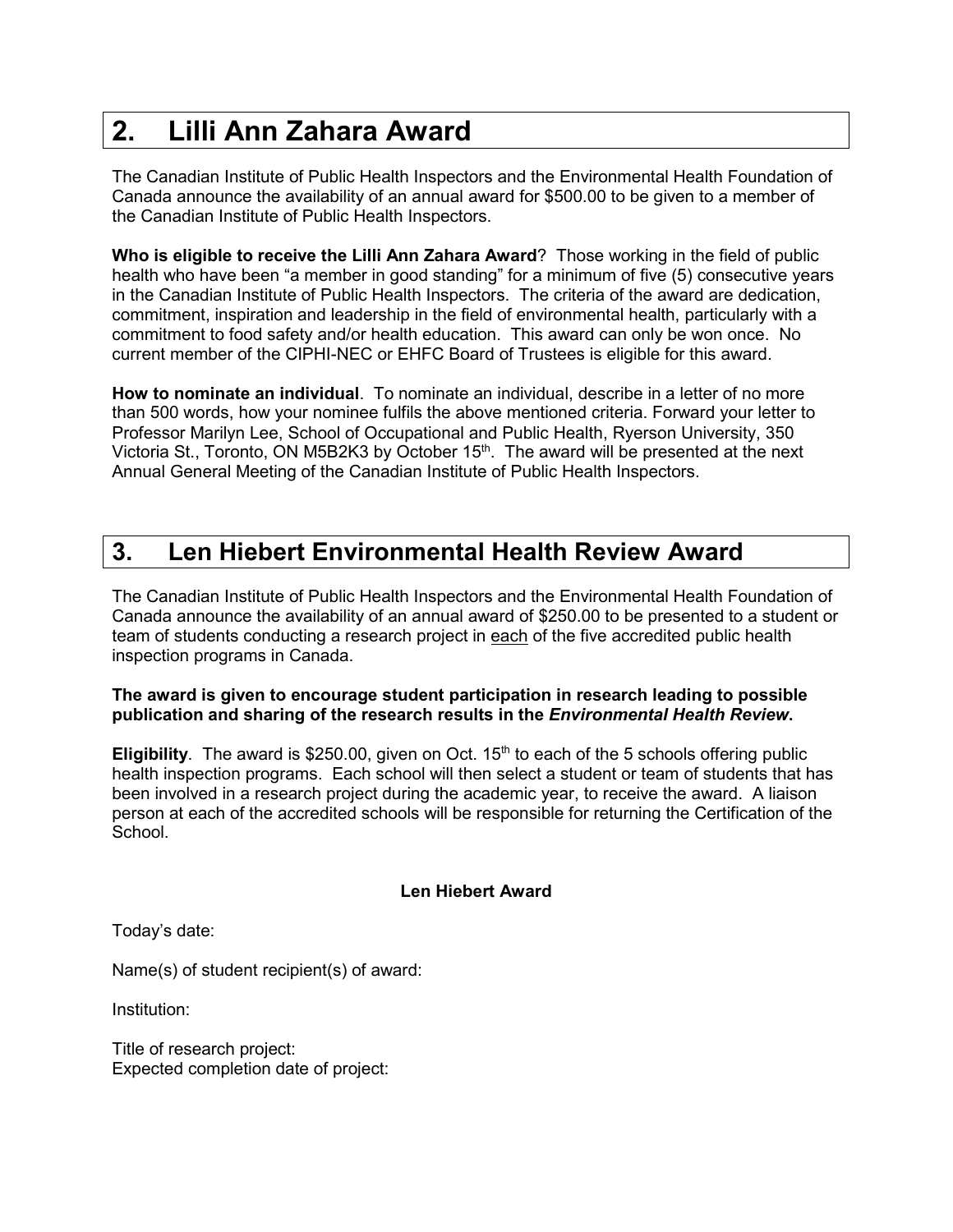I acknowledge that the above named student(s) is/are in good academic standing and that this research project is being conducted as a credit course or part of a credit course.

 $\mathcal{L}_\text{max}$  and  $\mathcal{L}_\text{max}$  and  $\mathcal{L}_\text{max}$  and  $\mathcal{L}_\text{max}$ (signature of faculty liaison)

 $\mathcal{L}_\text{max}$  , where  $\mathcal{L}_\text{max}$  is the set of  $\mathcal{L}_\text{max}$ 

I agree to submit a 2-page summary or a fuller paper to the editor of the *Environmental Health Review* for consideration for publication upon completion of the project. I am in good academic standing and this research project is a credit course or part of a credit course.

(student signature)

*New Policy Approved July 25/06*

### **4. National Sanitation Foundation – Food Safety Award**

The Canadian Institute of Public Health Inspectors and the Environmental Health Foundation of Canada announce the availability of an award in the amount of \$1000.00 to be presented annually. **The award may be given to a member of the Canadian Institute of Public Health Inspectors, a corporate member, or an affiliate, to recognize outstanding contribution to the promotion of food safety in Canada**.

**Eligibility.** The recipient will be "a member in good standing" for a minimum of five (5) consecutive years in the Canadian Institute of Public Health Inspectors, a corporate member, or an affiliate. Criteria for selection are open and can include:

- Publication of significant research findings
- Pursuit of research activities expected to resolve food safety issues
- Creation of outstanding and effective food safety awareness materials for general or specific target audiences
- Demonstrated leadership and example in the public health inspector field

No current member of the National Executive Board of the Canadian Institute of Public Health Inspectors or Environmental Health Foundation of Canada Board of Trustees is eligible for this award.

**Application**. Nominations (including self-nominations) should be submitted to Professor Marilyn Lee at [marilyn.lee@ryerson.ca](mailto:marilyn.lee@ryerson.ca) by April 15<sup>th</sup>, accompanied by a statement supporting the nomination or self-nomination of not more than 500 words of text. Accompanying materials may also be enclosed. The statement for nomination or self-nomination should be fully descriptive of the research findings, the research activities, the awareness materials, inspection techniques, etc. The selection criteria for demonstrated leadership is limited to nomination proposals only. The award will be presented at the next Educational Conference of the Annual General Meeting of the Canadian Institute of Public Health Inspectors or at a mutually agreeable event should the candidate not be able to attend the conference.

Revised July 4, 2009 TDR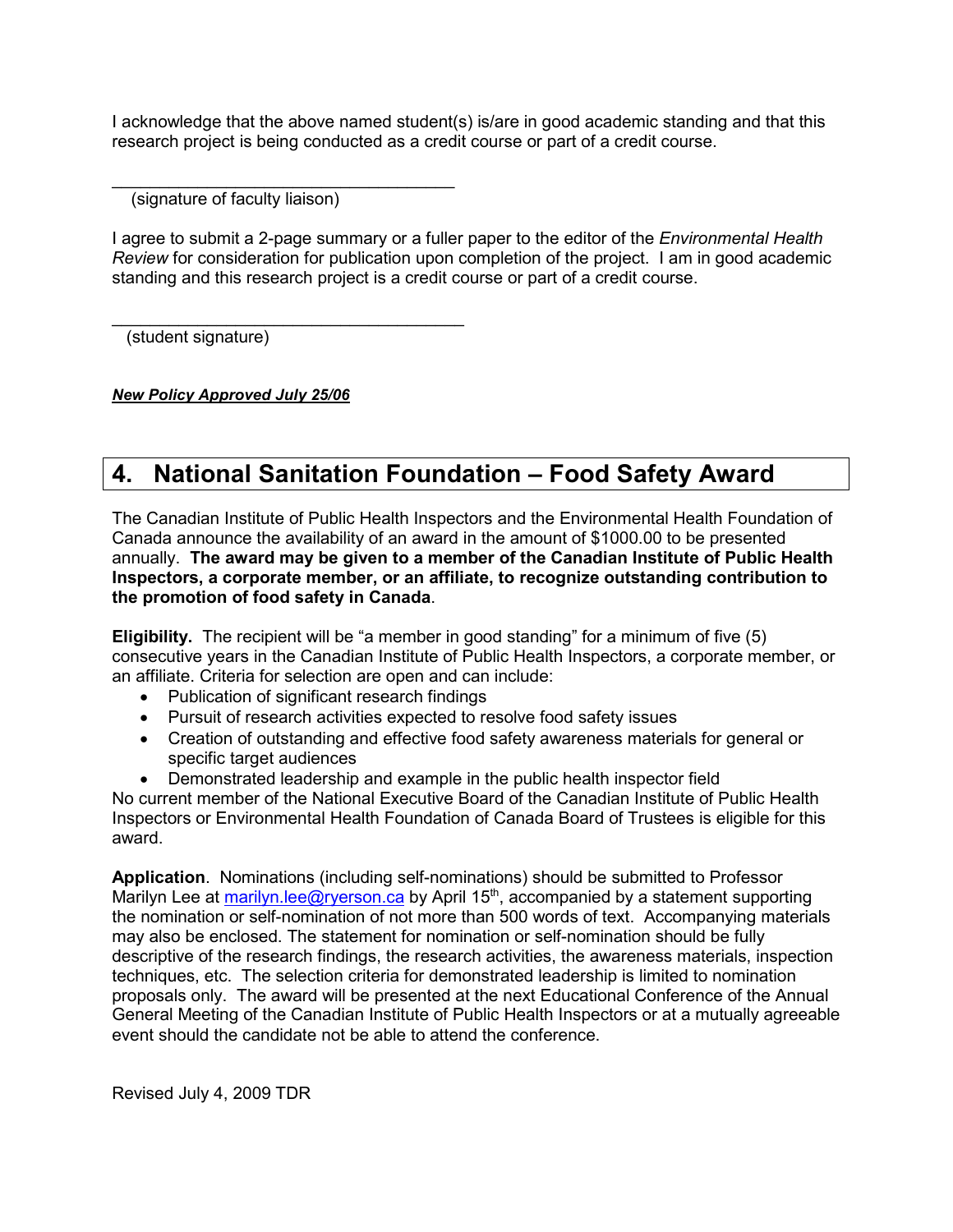# **Environmental Health Foundation of Canada**

## Links Between Web Sites

The EHFC shall not link its web site [WWW.EHFC.CA](http://www.ehfc.ca/) to other web sites unless it has been determined that the linkage;

- 1. is in the best interest of the EHFC, and
- 2. the other site is determined by the Board of Trustees to be a bonafide site who goals are to promote public health and environmental protection.
- 3. The only exception may be in the case where a link is made in the EHFC web site in a section titled **"Donor Recognition"** and the link is to an agency or corporation which has been accepted by the Board of Trustees pursuant to the **EHFC Solicitations and Donations Policy.**

*Approved June 25/06*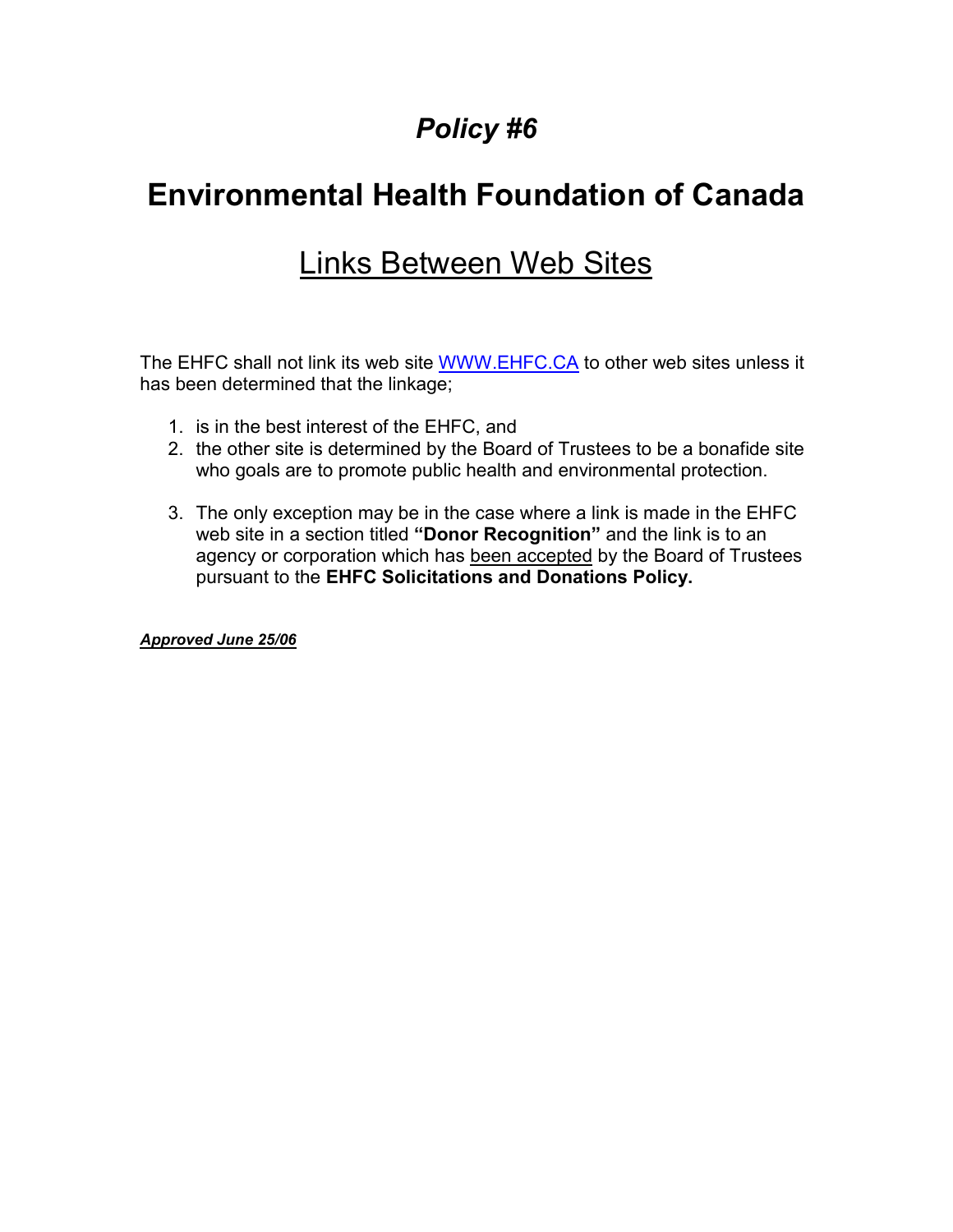# **Environmental Health Foundation of Canada**

## Solicitations and Donations

The Environmental Health Foundation of Canada and its agents may solicit for donations, bequests, the creation of trust funds, or the purchase of dedicated life insurance policies from individuals, governments, societies, charities and foundations as well as private agencies and corporations. The Board of Trustees may at its sole discretion decline to solicit or accept donations from any contributor when it concludes:

- 1. Conditions linked to the donation are not in the best interests of the foundation,
- 2. the goods and/or services provided by the donor are contrary to good public health practice and environmental protection and/or the goals are offensive or not in good taste as determined by the Board of Trustees.

*Approved June 25/06*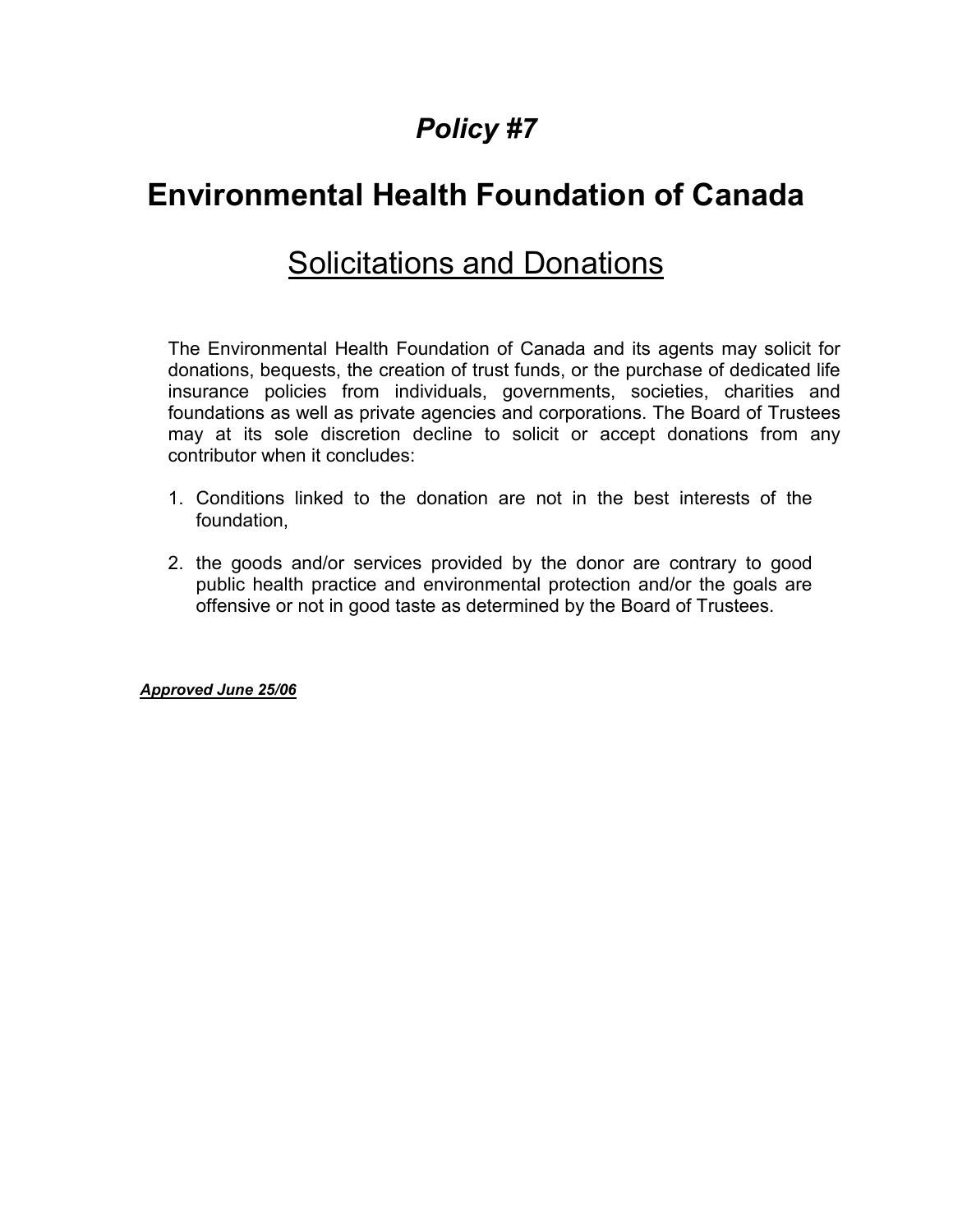# **Environmental Health Foundation of Canada**

## **Matching Grants**

The Environmental Health Foundation of Canada not only welcomes donations to our existing awards and projects but also invites the creation of new awards which meet the stated Goals and Objectives of the Foundation. To encourage the creation of new awards, the Board of Trustees has agreed that it will contribute an additional 25% from its uncommitted funds in support of the new award subject to the following conditions:

- 1. The Board of Trustees must determine and agree by resolution that it has sufficient funds available to make the 25% matching grant.
- 2. The award must be deposited with and administered by the EHFC. Should a request be received to withdraw the award from the EHFC, the 25% matching grant from the foundation shall remain with the foundation for other uses as determined appropriate by the Board of Trustees of the EHFC. Subject to the receipt of a legally acceptable request from the majority of original donors and the liquidity of the donated funds, those donations and interest generated may be released by the EHFC.
- 3. A minimum of \$5,000.00 in donations must be received towards the new award by the EHFC.
- 4. The maximum matching grant that may be approved by the Board of Trustees of the EHFC for a new award shall be \$10,000.00.

Approved February 10, 2010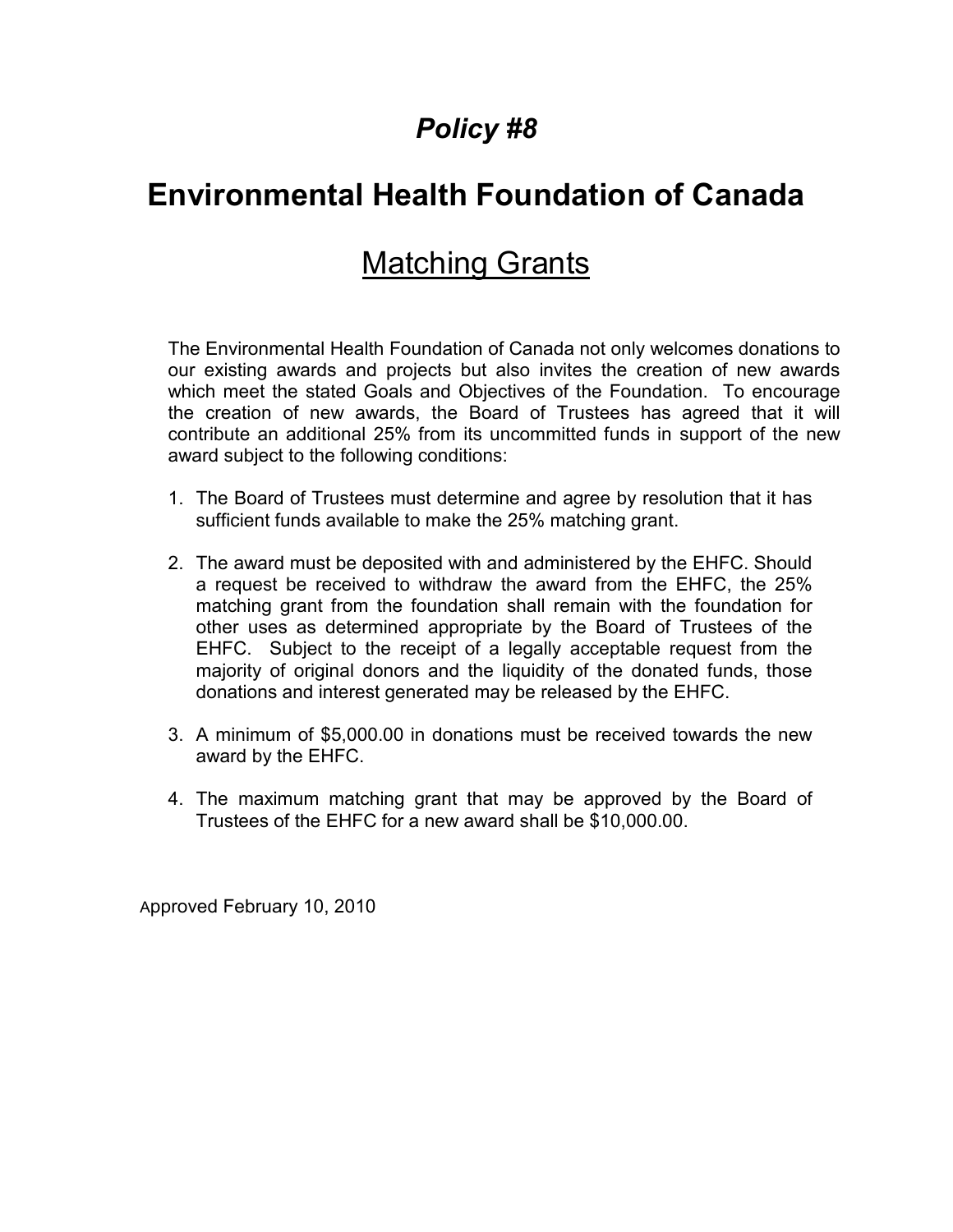# **Environmental Health Foundation of Canada**

## Friends of the Foundation

The Board of Trustees has approved the creation of a new category within the Foundation to be titled the *"Friends of the Foundation"*. These "Friends" can consist of potential new Trustees, former Trustees or simply other volunteers who wish to assist the Trustees with committee work and/or projects. The following procedures shall apply.

- 1. A person can be appointed as a *Friend of the Foundation* by the Chair of the foundation or by motion of the Board of Trustees. Such notice shall be provided in writing.
- 2. An appointment will last for a period of one year and is subject to ongoing renewal as outlined in point 1 above.
- 3. A person who has been appointed as a *Friend of the Foundation* can resign at any time. The Chair of the foundation can withdraw the appointment of a *Friend of the Foundation* at any time for actions deemed by the Chair or the Board of Trustees as not in the best interest of the Foundation. Written notice is necessary.
- 4. A *Friend of the Foundation* shall not be given any financial authority or responsibility.
- 5. A person appointed as a *Friend of the Foundation* shall cease to be such immediately upon appointment as a Trustee.

Approved May 26, 2010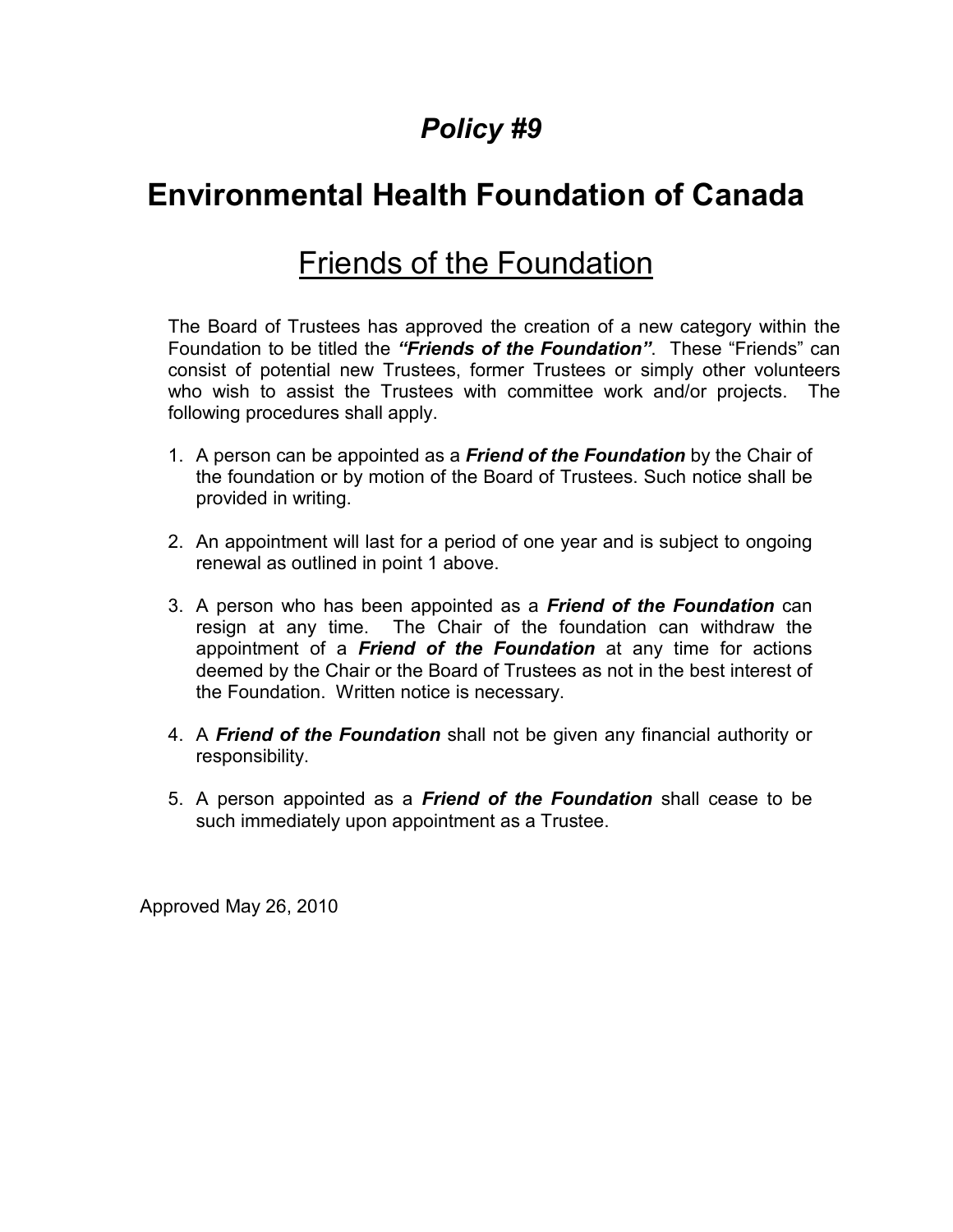### **Environmental Health Foundation of Canada**

### **Fiduciary Responsibilitiy & Duty of Trustees**

The Board of Trustees of the Environmental Health Foundation of Canada operates in accordance with the **Regulations** of the Foundation plus the stated **Goals & Objectives** as well as all laws of Canada affecting the Foundation. Trustees must be aware that they have a "fiduciary responsibility and duty" in their role as Trustees of the Foundation as outlined hereafter.

It is the fiduciary responsibility and duty of all Trustees and Officers of the Foundation to act in an honest and faithful manner and to act in the best interests of the Foundation as a "Registered Charity".

All Trustees and Officers must avoid conflicts of interest, except with the Foundation's knowledge and consent.

The duty of honesty also prohibits Trustees and Officers from taking secret rewards and to protect the Foundation's confidential information.

Trustees may take into consideration the interests of the Foundation's various stakeholders, providing that they do not disregard entirely the interests of any particular stakeholder group.

The Foundation is a division of the Canadian Institute of Public Health Inspectors, a Canadian Company, which is a major stakeholder in the Foundation and through the Institute to the Institute's members who are also stakeholders.

Approved May 3, 2009